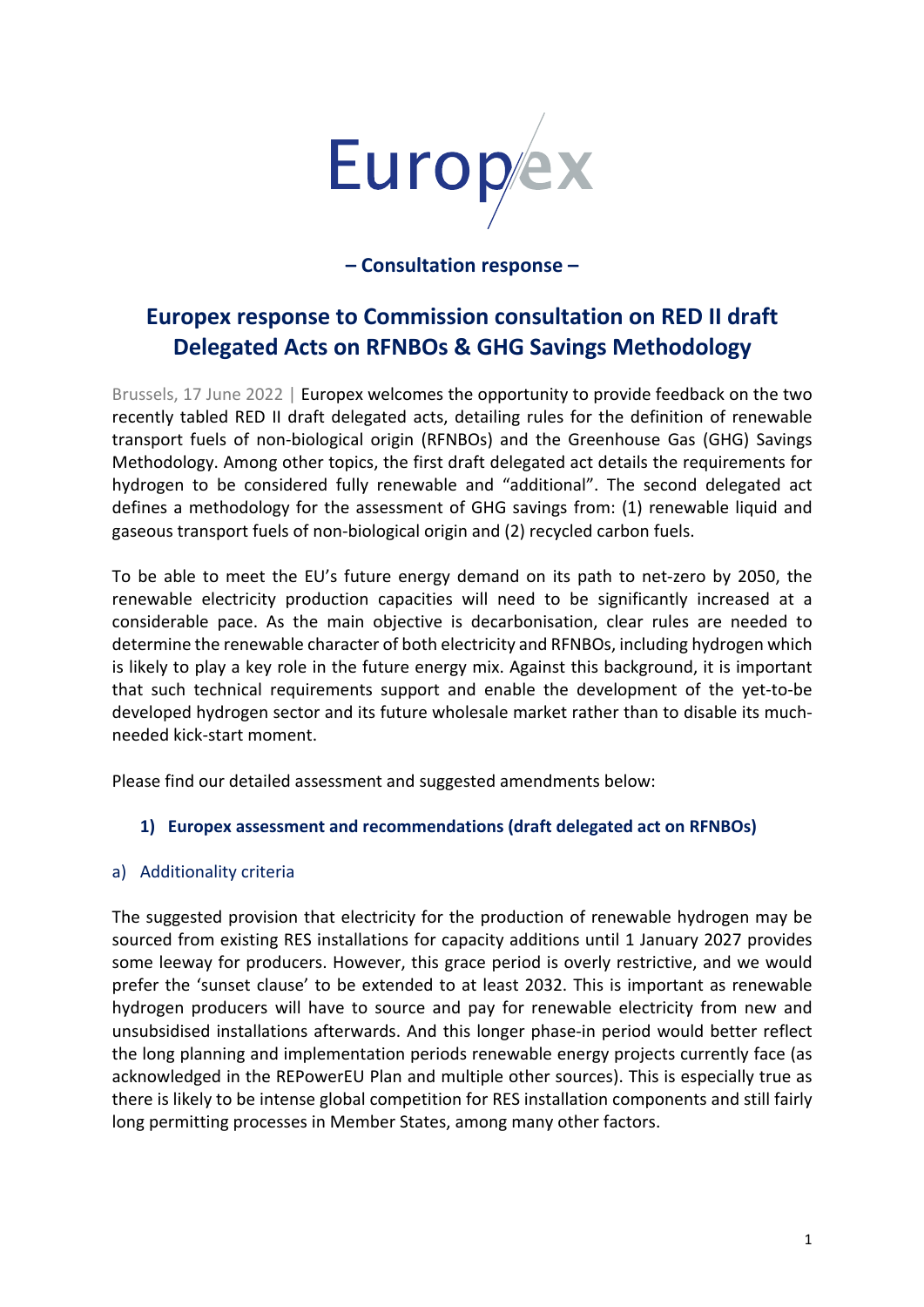Finally, unsubsidised old renewable installations should be eligible for hydrogen production under the proposed delegated act, with the goal to keep them economically viable and provide an extra source of electricity for H<sup>2</sup> production.

# b) Guarantees of Origin (GOs)

Key to the development and rollout of the hydrogen economy is the tradability of hydrogen as a commodity and an additional independently traded market for Guarantees of Origin (GOs). These two separate markets will help preserve and render transparent the decarbonisation value of hydrogen (and other decarbonised gases / fuels). Trading possibilities will connect the different types of producers and consumers and provide an income source for producers beyond subsidies. Independent hydrogen and GO markets will further increase the options of bankable investment opportunities for projects with a steady market-based income source for producers of decarbonised gases.

Regarding the strict "additionality" requirements for renewable hydrogen currently suggested, there is a true risk that these rules could seriously constrain the development of a renewable hydrogen market due to the inevitable commodity competition between renewable hydrogen and conventional hydrogen. Entering transactions would become more difficult once the additionality requirements for hydrogen production were to start applying. Therefore, it should be allowed to use electricity from the grid for the production of green hydrogen if the equivalent quantities of GOs are cancelled. Such a possibility would also provide value to "green" GOs and could facilitate a shorter and more structured framework leading to a faster development for  $H_2$  products. The use of GOs for such purposes would also allow for load maximisation of the production facility (e.g., electrolysers) in a given time period.

# c) Power Purchase Agreements (PPAs)

The current draft delegated act provides for an option to rely on multiple PPAs to prove that electricity consumption for hydrogen production comes indeed from renewable sources. We explicitly welcome this provision and would additionally recommend that hydrogen producers should be allowed to rely on grid electricity for the production of renewable hydrogen when cancelling the corresponding amount of GOs. This is crucial for periods in which the electricity supply from green PPAs is insufficient.

Additional clarification on this multiple PPA option in subparagraph 4 of RED II Article 27.3 should be provided. This concerns in particular the potential of using the average share of renewable electricity in a national grid over the last two years. We would like to underline that these approaches should be complementary to ensure flexibility for renewable hydrogen producers and increase the electrolysers' load factor.

#### d) Temporal requirement

The "temporal" requirement specifies that for every hour the electricity used for the production of renewable hydrogen must be either (1) generated by a PPA-contracted renewable installation; (2) come from electricity stored under the same conditions, or (3)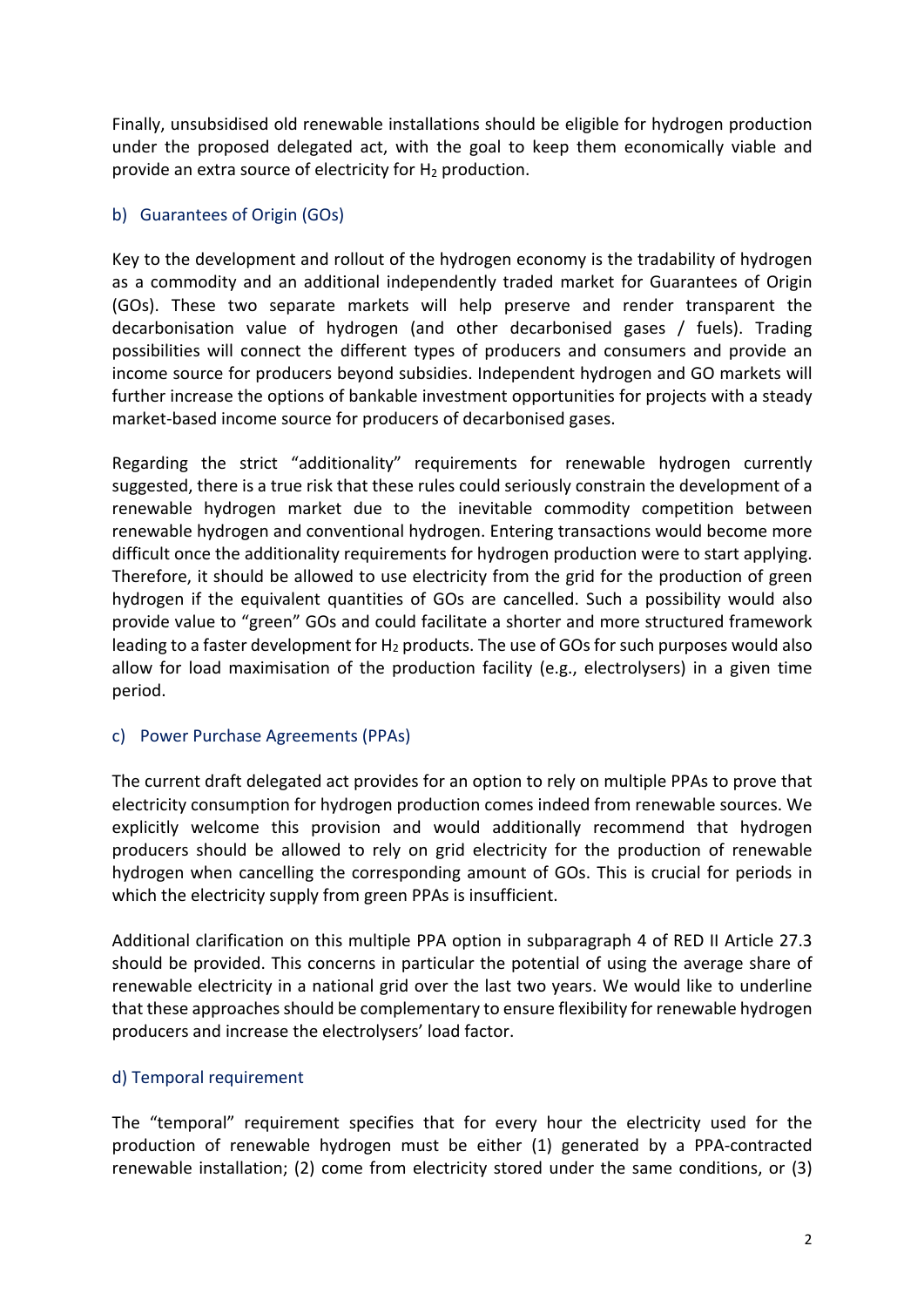produced during an hour at which the day-ahead clearing price is equal or lower than 20 EUR/MWh or 0.36 times lower than the ETS emission allowance price. While the third condition provides additional flexibility for hydrogen producers, it would be detrimental to the tradability of the market. Hourly matching will only be implemented at the end of 2026, before which matching will be done on a monthly basis. Double compensation per energy unit produced should be avoided.

### **2) Towards a more flexible definition of "renewable" hydrogen**

Europex recommends a more flexible definition of renewable hydrogen which allows for annual additionality goals and avoids the strict hourly temporal requirement. This would have both economic and sustainability advantages as such an additionality criterion would allow for market-based optimisation within that period. A more flexible definition has the potential to save significant costs without causing any additional emissions. In contrast, strict requirements could have detrimental effects, as instead of investing in small, project specific storage capacity for RES balancing, much more efficient investments could be made in large underground storages for the balancing of residual variability on a regional or national level. An overly strict definition would imply additional costs and resource underutilisation, slowing down the deployment of renewable hydrogen and making this a much less attractive market to invest in.<sup>1</sup>

# **3) Europex assessment and recommendations (draft delegated act on GHG Savings Methodology)**

Europex welcomes the Commission's effort to provide clarity on the GHG Savings Methodology as outlined in the annex of the draft delegated act. However, we also see room for improvement. Our main concern is related to the transport sector emissions, and the open question whether there will be a need to track the entire transportation chain or whether a lump sum will be determined for the sector. This point should certainly be further clarified.

# **4) Further comments**

Some other topics also require further clarification:

- § How would the certification criteria in non-EU countries be applied? Many requirements are built upon the EU power market design with very specific characteristics. To only mention a few: most non-EU countries do not have a Guarantees of Origin system in place that tracks whether electricity is produced from renewable sources. The bidding zone concept is not a given either, with multiple different configurations in place.
- **•** The complexity of the proposed rules makes compliance challenging and might lead to a competitive disadvantage of the EU at global level. Associated compliance costs could lead to a less competitive position in the global hydrogen market.

 $1$  Ruhnau, Oliver; Schiele, Johanna (2022): Flexible green hydrogen: Economic benefits without increasing emissions, ZBW - Leibniz Information Centre for Economics, Kiel, Hamburg